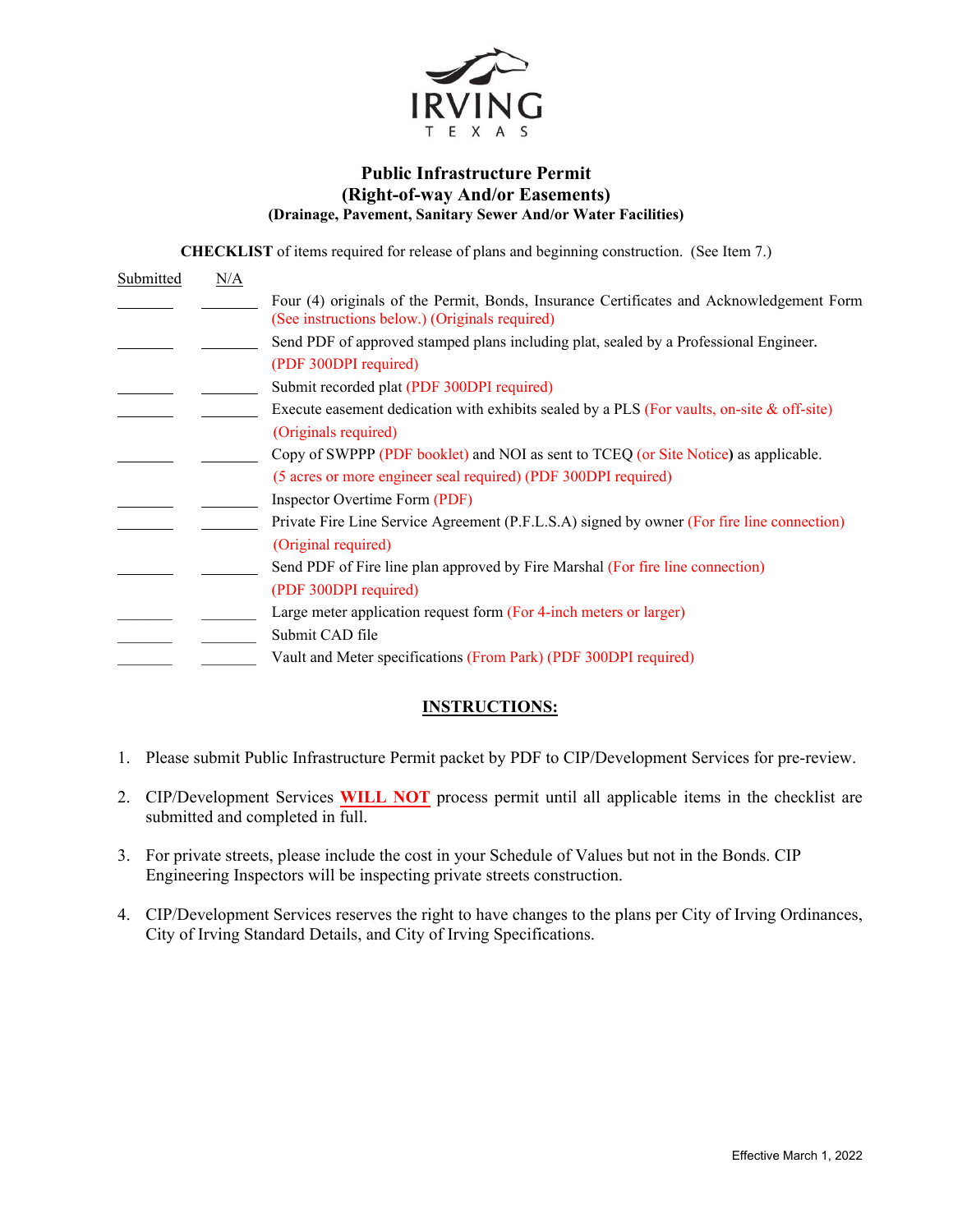## **INSTRUCTIONS FOR EXECUTION AND SUBMITTAL OF PERMITS AND BONDS**

- 1. Owner and Contractor must sign "**Public Infrastructure Permit**" in four (4) originals of documents.
- 2. Attach **Schedule of Values** (bid item costs) as **Exhibit "A**". Do not use "lump sum" prices unless approved in advance.
- 3. Bonds:
	- Execute **Performance Bond** and **Payment Bond** in the amount of One Hundred Percent (100%) of the value of the work (public infrastructure) to be performed.
	- Execute the **Maintenance Bond** in the amount of Fifty Percent (50%) of the value of the work (public infrastructure) to be performed for a term of two (2) years from the date of acceptance of the work. (Note that the date of the Maintenance Bond must not be earlier than the date of the Permit.)
- 4. Provide a **Certificate of Insurance,** in accordance with the attached form and sample, showing coverage with liability limits. The minimum limits are as specified below:
	- a. Workers' Compensation: Providing for payment of benefits as specified by the Workers' Compensation Law of the State of Texas.
	- b. Contractor's Public Liability

| (1) Bodily Injury: | \$ 500,000                                    | each | person   |
|--------------------|-----------------------------------------------|------|----------|
|                    | \$1,000,000                                   | each | accident |
|                    | (2) Property Damage: \$ 500,000 each accident |      |          |

- c. Certificate Holder & Additional Insured: Certificate Holder is City of Irving; Additional insured language is on the Certificate of Liability Insurance (ACORD) in the packet. Use this language in the description/additional remarks of your Certificate of Liability Insurance. (ACORD)
- 5. Sign **Acknowledgement** related to the payment of inspection fees and testing costs prior to acceptance of public improvements by the city.
- 6. Submit four (4) sets of documents as above, each with original signatures. The **order of each set** should be:
	- Public Infrastructure Permit
	- Exhibit "A" Schedule of Values
	- Performance Bond, Payment Bond, Maintenance Bond
	- Certificate of Insurance and Contractor's Certification of Workers' Compensation
	- Acknowledgement Form
- 7. Beginning Construction: The release of approved construction plans to the field via the Engineering Inspector constitutes **Notice to Proceed (NTP).**
- 8. If you have any questions, please call 972-721-2611.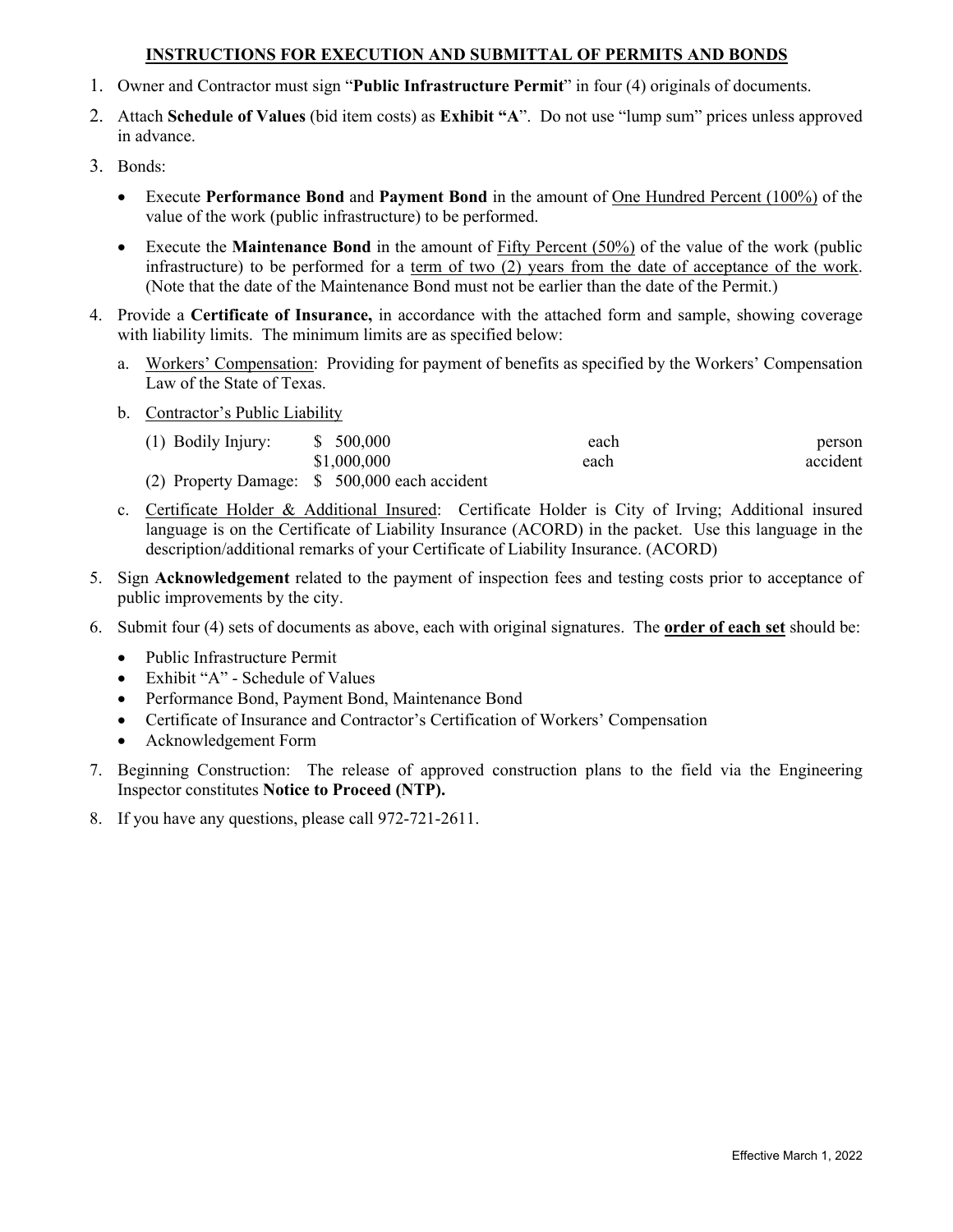City of Irving Private Contract No.

# STATE OF TEXAS  $\S$ § KNOW ALL PERSONS BY THESE PRESENTS: COUNTY OF DALLAS §

THIS AGREEMENT this day made and entered into by and between \_\_\_\_\_\_\_\_\_\_\_\_\_\_\_\_\_\_\_\_\_\_\_\_\_\_\_\_\_\_\_\_\_\_\_\_\_\_\_\_\_\_\_\_\_\_\_ hereinafter called "OWNER" and hereinafter called "CONTRACTOR."

WITNESSETH the following:

1. CONTRACTOR hereby agrees to furnish all labor, materials, tools, and the necessary equipment for the construction and installation of the following:

See Exhibit "A" – Schedule of Values for scope of work.

2. The construction and installation above set forth shall be performed according to the plans prepared by  $($ engineering firm), titled (name of project), dated , and specifications as promulgated by the City Engineer, City of Irving, in accordance with Sec. 35-5 of the Development Code, and such construction, installation and the locations thereof shall be inspected and accepted by the City Engineer or his representative.

3. Inasmuch as the improvements described herein are proposed for dedication to the City of Irving ("CITY"), it is agreed by and between the parties that the CITY has an interest in the proper performance of this contract, and that the CITY may bring suit for failure to comply with the specifications furnished by the CITY, as a third-party beneficiary. Although the improvements described herein may be accepted by the City Engineer, the CITY may recover damages against the parties and/or upon the bonds if it is discovered that the project was not built-in accordance with City of Irving specifications or fails before the expiration of the Maintenance Bond.

4. It is agreed by and between the parties that a Performance Bond, a Payment Bond, and a Maintenance Bond, which shall be in the amount of fifty percent (50%) of the contract for a period of two (2) years following acceptance of the work, shall be furnished by the CONTRACTOR in favor of the OWNER and the City of Irving and shall be executed by a surety company authorized to do business in the State of Texas. Forms and provisions for execution of bonds shall be in compliance with the "Development Handbook" as promulgated in accordance with Sec. 35-5 of the Development Code.

5. OWNER hereby agrees to pay CONTRACTOR for the work performed hereunder on the following basis:

See Exhibit "A" – Schedule of Values for unit prices and total value of work.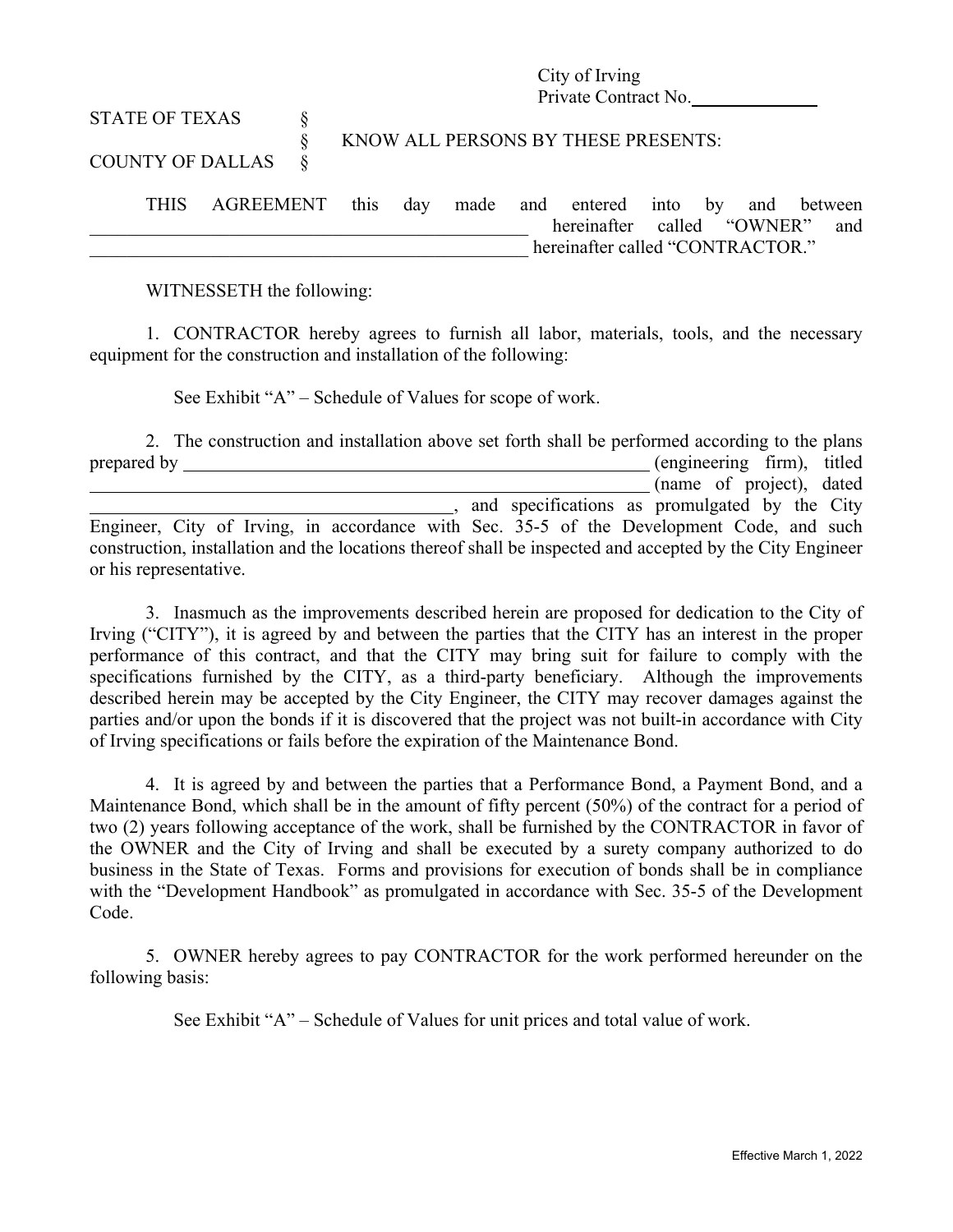6. Each of the parties hereto has been furnished a copy of the plans referenced above. City of Irving specifications and standard details governing the construction are available upon request. The project plans have been reviewed and accepted by the city Engineer of the City of Irving or his representative.

7. This contract shall bind the parties, their heirs, successors, assigns and representatives for the full and faithful performance of the terms hereof, jointly, and severally.

8. It is understood and agreed that all installations of whatever kind made under the terms of this contract shall immediately become the property of the City of Irving, subject only to such reimbursement to the OWNER as provided by the ordinances of the City of Irving and as authorized by the City Council by resolution.

|                                                 | , A.D. 20                                  |
|-------------------------------------------------|--------------------------------------------|
|                                                 |                                            |
| Signature of Contractor's Representative        | Signature of Owner's Representative        |
| Print Name/Title of Contractor's Representative | Print Name/Title of Owner's Representative |
| Name of Contractor (company)                    | Name of Owner (company)                    |
| Address                                         | <b>Address</b>                             |
| City, State, Zip                                | City, State, Zip                           |
| Area Code - Telephone Number                    | Area Code - Telephone Number               |
| Email                                           | Email                                      |
| WITNESS:                                        | WITNESS:                                   |
| Print Name                                      | <b>Print Name</b>                          |
| RECEIVED AND APPROVED AS TO FORM:               |                                            |

Engineer, City of Irving

Attachments: Exhibit "A"- Schedule of Values, Performance, Payment, and Maintenance Bonds, Certificate of Insurance, Contractor's Certification of Workers' Compensation, Acknowledgement Form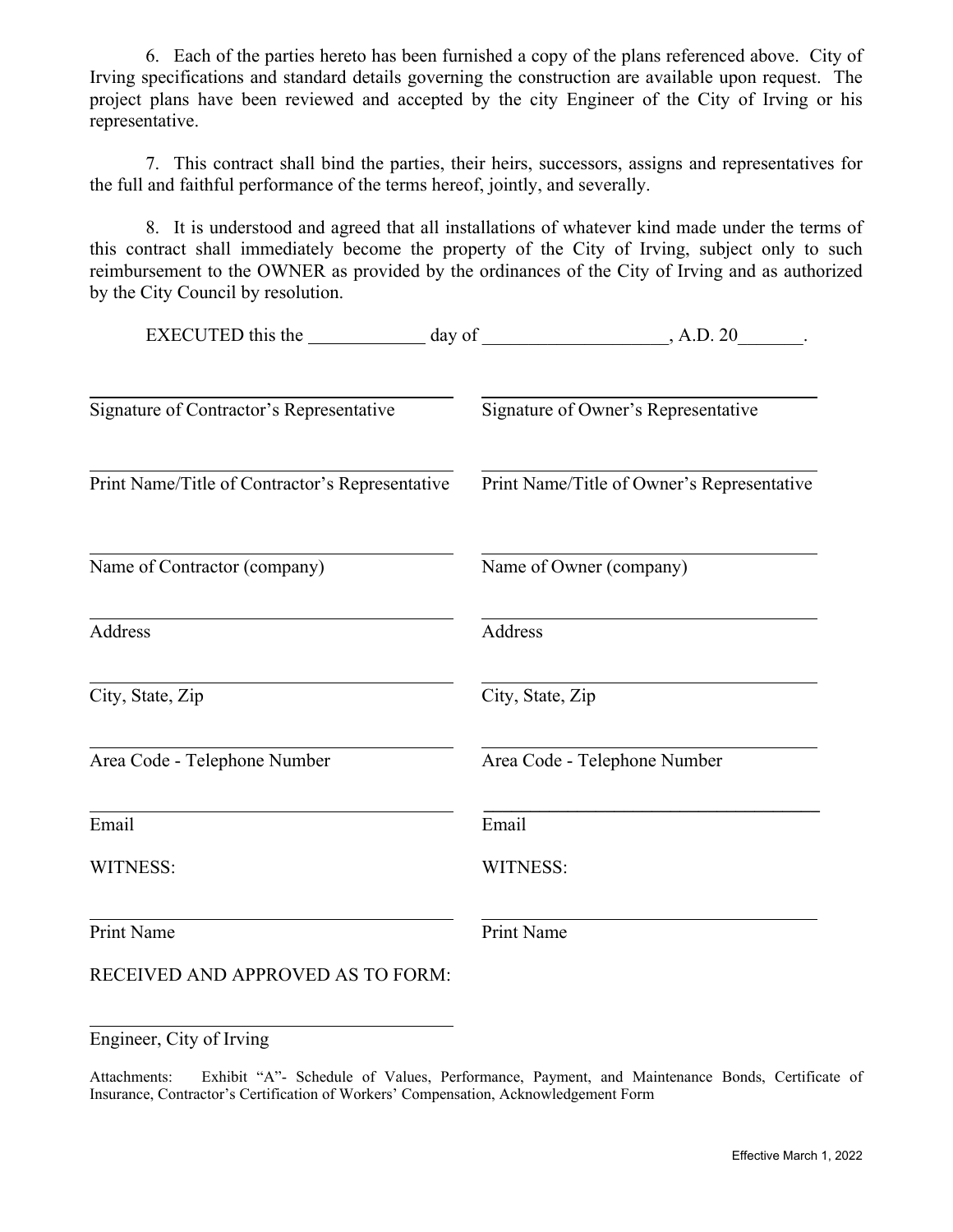#### PERFORMANCE BOND

BOND NO.

| <b>STATE OF TEXAS</b>                                                                                                      | ş      |                                     |                  |                                                                                                             |
|----------------------------------------------------------------------------------------------------------------------------|--------|-------------------------------------|------------------|-------------------------------------------------------------------------------------------------------------|
| <b>COUNTY OF DALLAS</b>                                                                                                    |        | KNOW ALL PERSONS BY THESE PRESENTS: |                  |                                                                                                             |
| <b>THAT</b>                                                                                                                |        |                                     |                  | (Name)<br>οt                                                                                                |
| Contractor) of                                                                                                             | (City) |                                     | County, State of | as                                                                                                          |
| PRINCIPAL<br>and                                                                                                           |        |                                     |                  | (Name of                                                                                                    |
| Surety) as SURETY, authorized under the laws of the State of Texas to act as surety on bonds for principals, are held      |        |                                     |                  |                                                                                                             |
| and firmly bound unto City of Irving (OWNER), in the penal sum of                                                          |        |                                     |                  | and                                                                                                         |
| $/100$ Dollars $(S$                                                                                                        |        |                                     |                  | ) for the payment whereof, the said PRINCIPAL and SURETY bind                                               |
| themselves, and their heirs, administrators, executors, successors, and assigns, jointly and severally, by these presents: |        |                                     |                  |                                                                                                             |
|                                                                                                                            |        |                                     |                  | WHEREAS, the PRINCIPAL has entered into a certain written contract with the OWNER, for<br>(Name of Project) |

which contract is hereby referred to and made part hereof as fully and to the same extent as if copied at length herein.

NOW THEREFORE, THE CONDITION OF THIS OBLIGATION IS SUCH, that if the said PRINCIPAL shall faithfully perform the said contract and shall in all respects duly and faithfully observe and perform all and singular the covenants, conditions and agreements in and by said contract agreed and covenanted by the PRINCIPAL to be observed and performed, and according to the true intent and meaning of said contract and the Plans and Specifications hereto annexed, then this obligation shall be void; otherwise to remain in full force and effect:

"PROVIDED, HOWEVER, that this bond is executed pursuant to the provisions of Chapter 2253 of the Texas Government Code for Public Works as amended and all liabilities on this bond shall be determined in accordance with the provisions of said Chapter to the same extent as if it were copied at length herein."

SURETY, for value received, stipulates and agrees that no change, extension of time, alteration or addition to the terms of the contract, or to the work performed thereunder, or the plans, specifications, or drawings accompanying the same, shall in any way affect its obligation on this bonds, and it does hereby waive notice of any such change, extension of time, alteration or addition to the terms of the contract, or to the work to be performed thereunder.

IN WITNESS WHEREOF, the said PRINCIPAL and SURETY have signed and sealed this instrument this  $\frac{day}{x}$  of  $\frac{20}{x}$ .

The name, address and phone number of the Resident Agent of Surety is: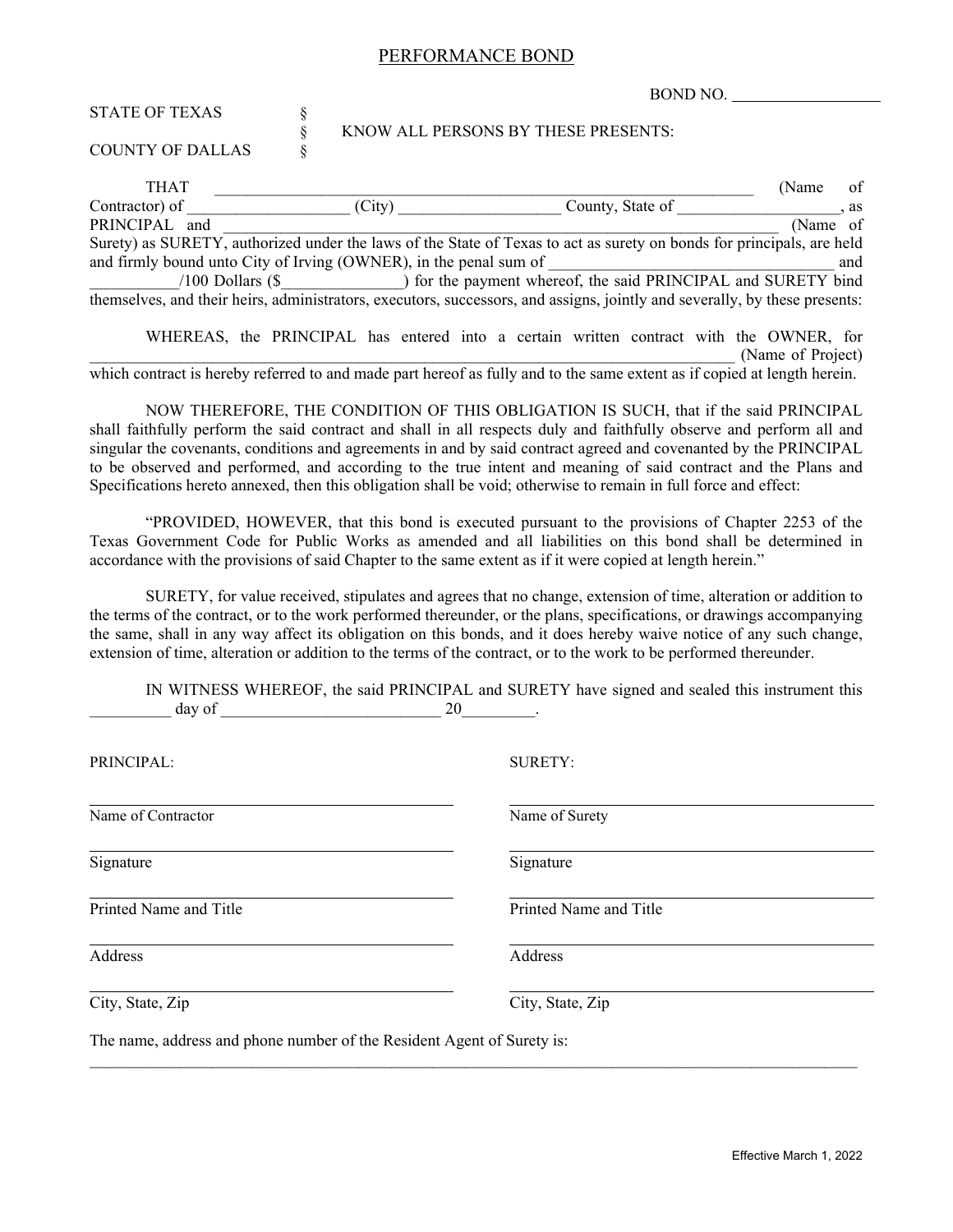#### PAYMENT BOND

**BOMD NO.** 

|                                                                                                                            |  |            | DUND NU.                                                                                                              |          |     |  |  |
|----------------------------------------------------------------------------------------------------------------------------|--|------------|-----------------------------------------------------------------------------------------------------------------------|----------|-----|--|--|
| <b>STATE OF TEXAS</b>                                                                                                      |  |            |                                                                                                                       |          |     |  |  |
| <b>COUNTY OF DALLAS</b>                                                                                                    |  |            | KNOW ALL PERSONS BY THESE PRESENTS:                                                                                   |          |     |  |  |
| <b>THAT</b>                                                                                                                |  |            |                                                                                                                       | (Name)   | οt  |  |  |
| Contractor) of                                                                                                             |  | $(City)$ , | County, State of                                                                                                      |          |     |  |  |
| as PRINCIPAL and                                                                                                           |  |            |                                                                                                                       | (Name of |     |  |  |
|                                                                                                                            |  |            | Surety) as SURETY, authorized under the laws of the State of Texas to act as surety on bonds for principals, are held |          |     |  |  |
| and firmly bound unto City of Irving (OWNER), in the penal sum of                                                          |  |            |                                                                                                                       |          | and |  |  |
|                                                                                                                            |  |            | /100 Dollars (\$ ) for the payment whereof, the said PRINCIPAL and SURETY bind                                        |          |     |  |  |
| themselves, and their heirs, administrators, executors, successors, and assigns, jointly and severally, by these presents: |  |            |                                                                                                                       |          |     |  |  |

|                                                                                                                          | WHEREAS, the PRINCIPAL has entered into a certain written contract with the OWNER, for |  |  |  |  |                   |  |
|--------------------------------------------------------------------------------------------------------------------------|----------------------------------------------------------------------------------------|--|--|--|--|-------------------|--|
|                                                                                                                          |                                                                                        |  |  |  |  | (Name of Project) |  |
| which contract is hereby referred to and made part hereof as fully and to the same extent as if copied at length herein. |                                                                                        |  |  |  |  |                   |  |

NOW, THEREFORE, THE CONDITION OF THIS OBLIGATION IS SUCH, that if the said PRINCIPAL shall pay all claimants supplying labor and material to him or a subcontractor in the prosecution of the work provided for in said contract, then this obligation shall be void; otherwise, to remain in full force and effect:

"PROVIDED, HOWEVER, that this bond is executed pursuant to the provisions of Chapter 2253 of the Texas Government Code for Public Works as amended and all liabilities on this bond shall be determined in accordance with the provisions of said Chapter to the same extent as if it were copied at length herein."

SURETY, for value received, stipulates and agrees that no change, extension of time, alteration or addition to the terms of the contract, or to the work performed thereunder, or the plans, specifications, or drawings accompanying the same, shall in any way affect its obligation on this bond, and it does hereby waive notice of any such change, extension of time, alteration or addition to the terms of the contract, or to the work to be performed thereunder.

IN WITNESS WHEREOF, the said PRINCIPAL and SURETY have signed and sealed this instrument this  $\frac{day}{x}$  of  $\frac{20}{x}$ .

| PRINCIPAL:             | <b>SURETY:</b>         |  |  |  |  |
|------------------------|------------------------|--|--|--|--|
| Name of Contractor     | Name of Surety         |  |  |  |  |
| Signature              | Signature              |  |  |  |  |
| Printed Name and Title | Printed Name and Title |  |  |  |  |
| Address                | Address                |  |  |  |  |
| City, State, Zip       | City, State, Zip       |  |  |  |  |

The name, address and phone number of the Resident Agent of Surety is: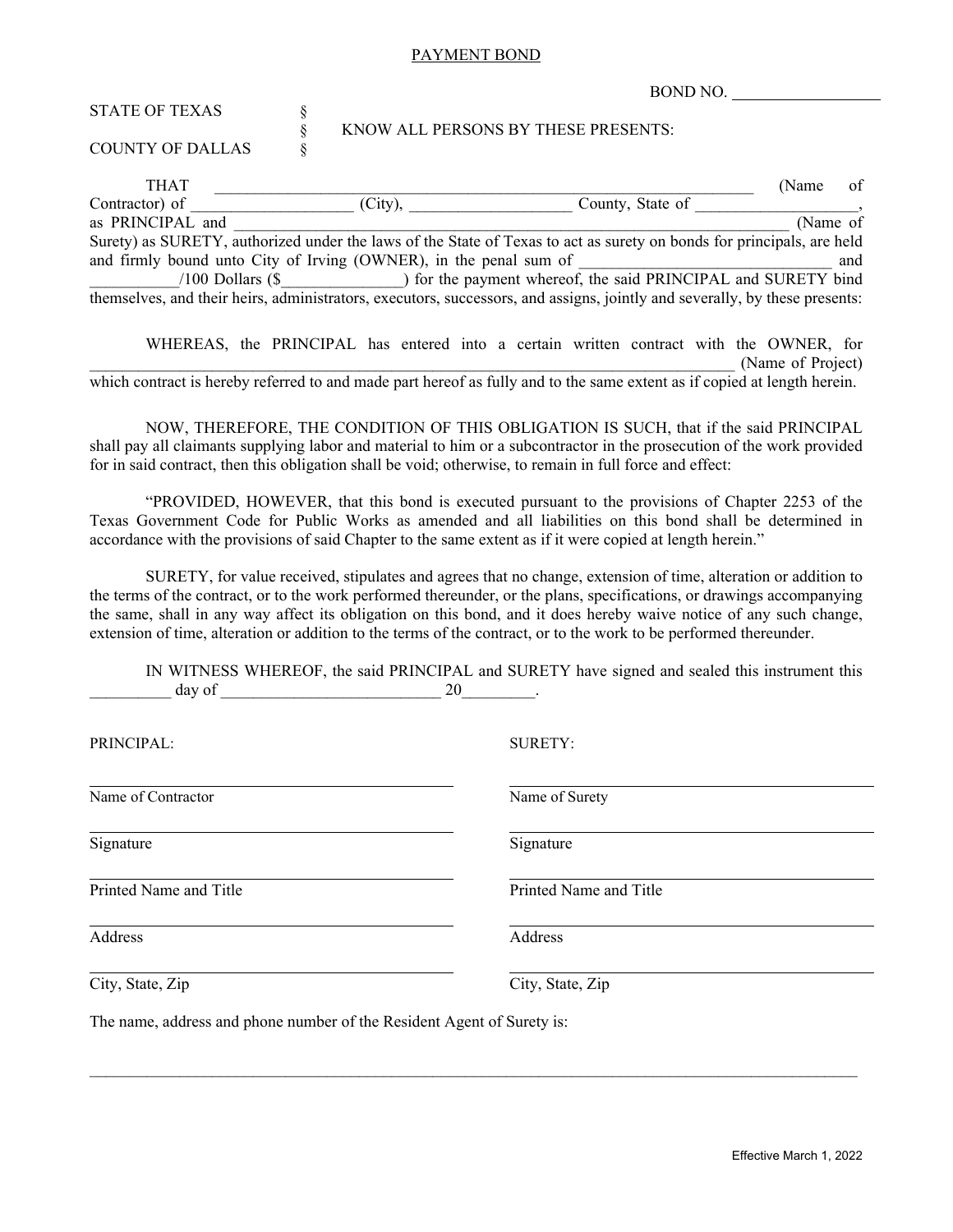#### MAINTENANCE BOND

BOND NO. STATE OF TEXAS  $\S$ § KNOW ALL PERSONS BY THESE PRESENTS: COUNTY OF DALLAS § THAT GERMAN CONSIDER THAT THAT  $\sim$  0.000  $\sim$  0.000  $\sim$  0.000  $\sim$  0.000  $\sim$  0.000  $\sim$  0.000  $\sim$  0.000  $\sim$  0.000  $\sim$  0.000  $\sim$  0.000  $\sim$  0.000  $\sim$  0.000  $\sim$  0.000  $\sim$  0.000  $\sim$  0.000  $\sim$  0.000  $\sim$  0.000  $\sim$ Contractor) of  $\qquad \qquad$  (City)  $\qquad \qquad$  County, State of  $\qquad \qquad$ , as PRINCIPAL and  $\blacksquare$ Surety) as SURETY, a corporation organized under the laws of the State of as sureties, do hereby expressly

acknowledge themselves to be held and bound to pay unto the City of Irving, a municipal corporation, chartered by virtue of a special act of legislature of the State of Texas, at Irving, Dallas County, Texas, the sum of and  $\qquad$  /100 DOLLARS (\$), for the payment of which sum will truly be made unto said City of Irving, and its successors, and said principal and sureties do hereby bind themselves, their assigns and successors jointly and severally.

This obligation is conditioned, however, that whereas the said contractor has this day entered into a written contract with the said City of Irving to build and construct (Name of Project) which contract, plans and specifications therein mentioned are hereby expressly made a part hereof as though the same were written embodied herein.

WHEREAS, under the plans, specifications, and contract, it is provided that the contractor will maintain and keep in good repair the work herein contracted to be done and performed for a period of two (2) years from the date of the acceptance of said work, and to do all necessary repairing and/or reconstructing in whole or in part of said improvements that should be occasioned by settlement of foundation, defective workmanship or materials furnished in the construction or any part thereof or any of the accessories thereto constructed by the contractor. It being understood that the purpose of this section, in part, is to cover all defective conditions arising by reason of defective material and charge the same against the said contractor and sureties on this obligation, and the said contractor sureties hereon shall be subject to the liquidation damages mentioned in said contract for each day's failure on its part to comply with the terms of said provisions of said contract. Now, therefore, if the said contractor shall keep and perform its said agreement to maintain said work and keep the same in repair for the said maintenance period of two (2) years, as provided, then these presents shall be null and void, and have no further effect, but if default shall be made by said contractor in the performance of its contract to so maintain and repair said work, then these presents shall have full force and effect, and said City of Irving shall have and recover from the said contractor and its principal and sureties damages in the premises, as provided; and it is further agreed that this obligation shall be continuing one against the principal and sureties, hereon, and that successive recoveries may be and had hereon for successive branches until the full amount shall have been exhausted; and it is further understood that the obligation herein to maintain said work shall continue throughout said maintenance period, and the same shall not be changed, diminished or in any manner affected from any cause during said time.

|                                 |          | IN WITNESS THEREOF, said contractor has caused these presents to be executed by contractor's representative<br>and the said Surety has caused these presents to be executed by its Attorney-in-Fact, and the said Attorney-in-Fact has |
|---------------------------------|----------|----------------------------------------------------------------------------------------------------------------------------------------------------------------------------------------------------------------------------------------|
| hereunto set his/her hand, this | * day of | $, 20$ .                                                                                                                                                                                                                               |
| PRINCIPAL:                      |          | <b>SURETY:</b>                                                                                                                                                                                                                         |
| Name of Contractor              |          | Name of Surety                                                                                                                                                                                                                         |
| Signature                       |          | Signature                                                                                                                                                                                                                              |
| Printed Name & Title            |          | Printed Name & Title                                                                                                                                                                                                                   |

WITNESS: ATTEST:

Signature Signature Signature Signature Signature Signature Signature Signature Signature Signature Signature Signature Signature Signature Signature Signature Signature Signature Signature Signature Signature Signature Si

\*NOTE: Date of Maintenance Bond must not be prior to date of permit.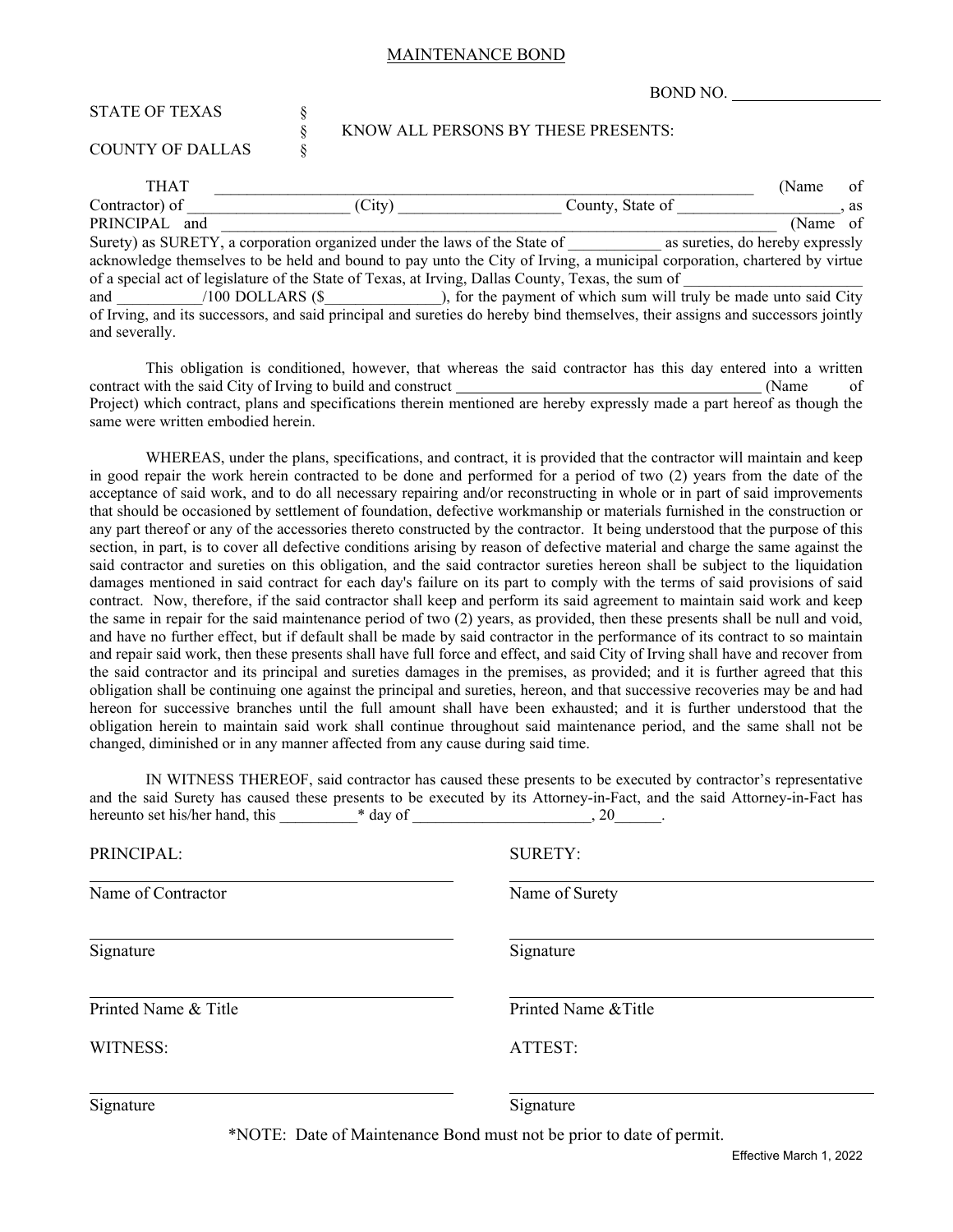# EXAMPLE FORM

|                                       |                                                                                                                                                                                                                                                                               | <u>.</u>                                                  |             |   | 1 V 1 V 1 V 1      |                                                                                                                                                                                                                                       |          |                                                |                                         |                                  |                  |                                                                                                                                                                                                                                                                                                                                                                                                                                                                                           |                  | DATE (MM/DD/YY)                  |                    |  |
|---------------------------------------|-------------------------------------------------------------------------------------------------------------------------------------------------------------------------------------------------------------------------------------------------------------------------------|-----------------------------------------------------------|-------------|---|--------------------|---------------------------------------------------------------------------------------------------------------------------------------------------------------------------------------------------------------------------------------|----------|------------------------------------------------|-----------------------------------------|----------------------------------|------------------|-------------------------------------------------------------------------------------------------------------------------------------------------------------------------------------------------------------------------------------------------------------------------------------------------------------------------------------------------------------------------------------------------------------------------------------------------------------------------------------------|------------------|----------------------------------|--------------------|--|
|                                       |                                                                                                                                                                                                                                                                               |                                                           |             |   |                    | City of Irving CERTIFICATE OF INSURANCE                                                                                                                                                                                               |          |                                                |                                         |                                  |                  |                                                                                                                                                                                                                                                                                                                                                                                                                                                                                           |                  | 03/10/99                         |                    |  |
| <b>PRODUCER</b>                       |                                                                                                                                                                                                                                                                               |                                                           |             |   |                    | THIS CERTIFICATE IS ISSUED AS A MATTER OF INFORMATION ONLY AND CONFERS<br>NO ADDITIONAL RIGHTS UPON THE CERTIFICATE HOLDER. THIS CERTIFICATE<br>DOES NOT AMEND, EXTEND OR ALTER THE COVERAGE AFFORDED BY THE<br><b>POLICIES BELOW</b> |          |                                                |                                         |                                  |                  |                                                                                                                                                                                                                                                                                                                                                                                                                                                                                           |                  |                                  |                    |  |
| <b>INSURED</b>                        |                                                                                                                                                                                                                                                                               |                                                           |             |   |                    |                                                                                                                                                                                                                                       |          |                                                |                                         |                                  |                  | COMPANIES AFFORDING COVERAGE                                                                                                                                                                                                                                                                                                                                                                                                                                                              |                  |                                  |                    |  |
| ACME EXCAVATION AND UTILITY CO., INC. |                                                                                                                                                                                                                                                                               |                                                           |             |   |                    |                                                                                                                                                                                                                                       |          |                                                | <b>COMPANY</b><br>A TEXAS INSURANCE CO. |                                  |                  |                                                                                                                                                                                                                                                                                                                                                                                                                                                                                           |                  |                                  |                    |  |
| <b>100 MAIN ST.</b>                   |                                                                                                                                                                                                                                                                               |                                                           |             |   |                    |                                                                                                                                                                                                                                       |          |                                                | <b>COMPANY</b>                          |                                  |                  |                                                                                                                                                                                                                                                                                                                                                                                                                                                                                           |                  |                                  |                    |  |
|                                       |                                                                                                                                                                                                                                                                               |                                                           |             |   |                    |                                                                                                                                                                                                                                       |          |                                                | <b>B ABC INSURANCE CO.</b>              |                                  |                  |                                                                                                                                                                                                                                                                                                                                                                                                                                                                                           |                  |                                  |                    |  |
| <b>IRVING, TX 75060</b>               |                                                                                                                                                                                                                                                                               |                                                           |             |   |                    |                                                                                                                                                                                                                                       |          |                                                | <b>COMPANY</b><br>C                     |                                  |                  |                                                                                                                                                                                                                                                                                                                                                                                                                                                                                           |                  |                                  |                    |  |
|                                       |                                                                                                                                                                                                                                                                               |                                                           |             |   |                    | <b>COMPANY</b><br>D                                                                                                                                                                                                                   |          |                                                |                                         |                                  |                  |                                                                                                                                                                                                                                                                                                                                                                                                                                                                                           |                  |                                  |                    |  |
| <b>COVERAGES</b>                      |                                                                                                                                                                                                                                                                               |                                                           |             |   |                    |                                                                                                                                                                                                                                       |          |                                                |                                         |                                  |                  |                                                                                                                                                                                                                                                                                                                                                                                                                                                                                           |                  |                                  |                    |  |
|                                       |                                                                                                                                                                                                                                                                               |                                                           |             |   |                    | CERTIFIED MAIL TO THE CITY ENGINEER AT THE ADDRESS LISTED UNDER CERTIFICATE HOLDER BELOW.                                                                                                                                             |          |                                                |                                         |                                  |                  | THIS IS TO CERTIFY TO THE CITY ENGINEER THAT THE FOLLOWING POLICIES OF INSURANCE, SUBJECT TO THEIR TERMS, CONDITIONS AND EXCLUSIONS, HAVE BEEN ISSUED BY THE<br>COMPANIES COVERING THE INSURED NAMED BELOW FOR THE TYPES OF OPERATIONS AND AT THE LOCATIONS DESCRIBED HEREIN. IT IS UNDERSTOOD AND AGREED THAT NONE OF THE<br>POLICES REFERENCED HEREIN WILL BE CANCELED, CHANGED, REDUCED IN COVERAGE, OR ALLOWED TO EXPIRED WITHOUT AT LEAST THIRTY (30) DAYS ADVANCE WRITTEN NOTICE BY |                  |                                  |                    |  |
| Co                                    |                                                                                                                                                                                                                                                                               | TYPE OF LIABILITY                                         |             |   |                    | POLICY NUMBER                                                                                                                                                                                                                         |          |                                                | <b>EFFECTIVE</b><br><b>DATE</b>         | <b>EXPIRATION</b><br><b>DATE</b> |                  |                                                                                                                                                                                                                                                                                                                                                                                                                                                                                           |                  | LIMITS OF LIABILITY IN THOUSANDS |                    |  |
|                                       |                                                                                                                                                                                                                                                                               | <b>GENERAL LIABILITY</b>                                  |             |   |                    | AK221963                                                                                                                                                                                                                              |          |                                                | 02/15/99                                | 02/14/00                         |                  | <b>GENERAL AGGREGATE</b>                                                                                                                                                                                                                                                                                                                                                                                                                                                                  |                  |                                  |                    |  |
|                                       | X                                                                                                                                                                                                                                                                             | <b>COMM GEN LIABILITY</b>                                 |             |   |                    |                                                                                                                                                                                                                                       |          |                                                |                                         |                                  |                  | PRODUCTS-COMP/OP AGG                                                                                                                                                                                                                                                                                                                                                                                                                                                                      |                  |                                  |                    |  |
| A                                     |                                                                                                                                                                                                                                                                               | <b>CLAIMS MADE</b>                                        |             |   |                    |                                                                                                                                                                                                                                       |          |                                                |                                         |                                  |                  | PERSONAL & ADV INJURY                                                                                                                                                                                                                                                                                                                                                                                                                                                                     |                  |                                  | $\mathbb{S}$       |  |
|                                       | X                                                                                                                                                                                                                                                                             |                                                           |             |   |                    |                                                                                                                                                                                                                                       |          |                                                |                                         |                                  |                  | <b>EACH OCCURRENCE</b>                                                                                                                                                                                                                                                                                                                                                                                                                                                                    |                  |                                  | \$500              |  |
|                                       |                                                                                                                                                                                                                                                                               |                                                           |             |   |                    |                                                                                                                                                                                                                                       |          |                                                |                                         |                                  |                  | FIRE DAMAGE(any one fire)                                                                                                                                                                                                                                                                                                                                                                                                                                                                 |                  |                                  | $\mathbb{S}$       |  |
|                                       |                                                                                                                                                                                                                                                                               | CITY ADDITIONAL INSURED<br><b>AUTOMOBILE LIABILITY</b>    |             |   |                    |                                                                                                                                                                                                                                       |          |                                                |                                         |                                  |                  | MED EXP (any one person)<br><b>COMBINED SINGLE LIMIT</b>                                                                                                                                                                                                                                                                                                                                                                                                                                  |                  |                                  | $\mathbb{S}$<br>\$ |  |
|                                       |                                                                                                                                                                                                                                                                               | ANY AUTO                                                  |             |   |                    |                                                                                                                                                                                                                                       |          |                                                |                                         |                                  |                  | <b>BODILY INJURY</b> (per person)                                                                                                                                                                                                                                                                                                                                                                                                                                                         |                  |                                  | $\mathbb{S}$       |  |
|                                       |                                                                                                                                                                                                                                                                               | ALL OWNED AUTOS                                           |             |   |                    |                                                                                                                                                                                                                                       |          |                                                |                                         |                                  |                  | BODILY INJURY (per accident)                                                                                                                                                                                                                                                                                                                                                                                                                                                              |                  |                                  | $\mathbb{S}$       |  |
|                                       |                                                                                                                                                                                                                                                                               | <b>SCHEDULED AUTOS</b>                                    |             |   |                    |                                                                                                                                                                                                                                       |          |                                                |                                         |                                  |                  | PROPERTY DAMAGE                                                                                                                                                                                                                                                                                                                                                                                                                                                                           |                  |                                  | $\mathbb{S}$       |  |
|                                       |                                                                                                                                                                                                                                                                               | <b>HIRED AUTOS</b>                                        |             |   |                    |                                                                                                                                                                                                                                       |          |                                                |                                         |                                  |                  |                                                                                                                                                                                                                                                                                                                                                                                                                                                                                           |                  |                                  |                    |  |
|                                       |                                                                                                                                                                                                                                                                               | NON-OWNED AUTOS                                           |             |   |                    |                                                                                                                                                                                                                                       |          |                                                |                                         |                                  |                  |                                                                                                                                                                                                                                                                                                                                                                                                                                                                                           |                  |                                  |                    |  |
|                                       |                                                                                                                                                                                                                                                                               | CITY ADDITIONAL INSURED                                   |             |   |                    |                                                                                                                                                                                                                                       |          |                                                |                                         |                                  |                  |                                                                                                                                                                                                                                                                                                                                                                                                                                                                                           |                  |                                  |                    |  |
|                                       |                                                                                                                                                                                                                                                                               | <b>GARAGE LIABILITY</b>                                   |             |   |                    |                                                                                                                                                                                                                                       |          |                                                |                                         |                                  |                  | AUTO ONLY-EA ACCIDENT                                                                                                                                                                                                                                                                                                                                                                                                                                                                     |                  |                                  | $\mathbb{S}$       |  |
|                                       |                                                                                                                                                                                                                                                                               | ANY AUTO<br>CITY ADDITIONAL INSURED                       |             |   |                    |                                                                                                                                                                                                                                       |          |                                                |                                         |                                  |                  | OTHER THAN AUTO ONLY:<br><b>EACH ACCIDENT</b>                                                                                                                                                                                                                                                                                                                                                                                                                                             |                  |                                  | \$<br>$\mathbb{S}$ |  |
|                                       |                                                                                                                                                                                                                                                                               |                                                           |             |   |                    |                                                                                                                                                                                                                                       |          |                                                |                                         |                                  |                  | <b>AGGREGATE</b>                                                                                                                                                                                                                                                                                                                                                                                                                                                                          |                  |                                  | $\mathbb{S}$       |  |
|                                       |                                                                                                                                                                                                                                                                               | <b>EXCESS LIABILITY</b>                                   |             |   |                    |                                                                                                                                                                                                                                       |          |                                                |                                         |                                  |                  | EACH OCCURRENCE                                                                                                                                                                                                                                                                                                                                                                                                                                                                           |                  |                                  | \$                 |  |
|                                       |                                                                                                                                                                                                                                                                               | <b>UMBRELLA FORM</b>                                      |             |   |                    |                                                                                                                                                                                                                                       |          |                                                |                                         |                                  | <b>AGGREGATE</b> |                                                                                                                                                                                                                                                                                                                                                                                                                                                                                           |                  | $\mathbb{S}$                     |                    |  |
|                                       |                                                                                                                                                                                                                                                                               | OTHER THAN UMBR                                           |             |   |                    |                                                                                                                                                                                                                                       |          |                                                |                                         |                                  |                  |                                                                                                                                                                                                                                                                                                                                                                                                                                                                                           |                  |                                  |                    |  |
|                                       |                                                                                                                                                                                                                                                                               | CITY ADDITIONAL INSURED                                   |             |   |                    |                                                                                                                                                                                                                                       |          |                                                |                                         |                                  |                  |                                                                                                                                                                                                                                                                                                                                                                                                                                                                                           |                  |                                  |                    |  |
|                                       |                                                                                                                                                                                                                                                                               | <b>WORKERS' COMPENSATION</b><br><b>EMPLOYER LIABILITY</b> |             |   |                    | 88277261                                                                                                                                                                                                                              |          |                                                | 03/01/99                                | 02/29/00                         |                  | <b>STATUTORY LIMITS</b>                                                                                                                                                                                                                                                                                                                                                                                                                                                                   |                  |                                  |                    |  |
| B                                     |                                                                                                                                                                                                                                                                               | PROPRIETOR/PARTNERS/                                      |             |   |                    |                                                                                                                                                                                                                                       |          |                                                |                                         |                                  |                  | <b>EACH ACCIDENT</b>                                                                                                                                                                                                                                                                                                                                                                                                                                                                      |                  |                                  |                    |  |
|                                       |                                                                                                                                                                                                                                                                               | <b>INCLUDED</b>                                           |             |   |                    |                                                                                                                                                                                                                                       |          |                                                |                                         |                                  |                  |                                                                                                                                                                                                                                                                                                                                                                                                                                                                                           |                  |                                  |                    |  |
|                                       |                                                                                                                                                                                                                                                                               | <b>EXECUTIVE OFFICER ARE:</b>                             |             |   |                    |                                                                                                                                                                                                                                       |          |                                                |                                         |                                  |                  | <b>DISEASE - POLICY LIMIT</b>                                                                                                                                                                                                                                                                                                                                                                                                                                                             |                  |                                  | \$                 |  |
|                                       | $\sf INCL$                                                                                                                                                                                                                                                                    |                                                           | <b>EXCL</b> |   |                    |                                                                                                                                                                                                                                       |          |                                                |                                         |                                  |                  | DISEASE - EACH EMPLOYEE                                                                                                                                                                                                                                                                                                                                                                                                                                                                   |                  |                                  | $\mathbf S$        |  |
|                                       |                                                                                                                                                                                                                                                                               | All Risk Builder's Risk                                   |             |   |                    |                                                                                                                                                                                                                                       |          |                                                |                                         |                                  |                  |                                                                                                                                                                                                                                                                                                                                                                                                                                                                                           |                  |                                  |                    |  |
|                                       |                                                                                                                                                                                                                                                                               | CITY NAMED INSURED<br><b>OTHER</b>                        |             |   |                    |                                                                                                                                                                                                                                       |          |                                                |                                         |                                  |                  |                                                                                                                                                                                                                                                                                                                                                                                                                                                                                           |                  |                                  |                    |  |
|                                       |                                                                                                                                                                                                                                                                               |                                                           |             |   |                    | ENDORSEMENTS: (PLEASE CHECK MARK WHICH ENDORSEMENTS HAVE BEEN ATTACHED TO THESE POLICIES)                                                                                                                                             |          |                                                |                                         |                                  |                  |                                                                                                                                                                                                                                                                                                                                                                                                                                                                                           |                  |                                  |                    |  |
|                                       |                                                                                                                                                                                                                                                                               | Premises/Operations                                       |             | x |                    | Products/Compl. Operations                                                                                                                                                                                                            | X        |                                                |                                         |                                  |                  | CG 2503 "Amended Aggregate Limit of Insurance per Project"                                                                                                                                                                                                                                                                                                                                                                                                                                | X                | Independent Contractor           |                    |  |
|                                       |                                                                                                                                                                                                                                                                               | Blank Cont/Hold Harmless                                  |             |   |                    | Owner/Contractor/ Protective                                                                                                                                                                                                          |          | Explosion, Collapse & Underground Damage (XCU) |                                         | OCCURRENCE POLICY                |                  |                                                                                                                                                                                                                                                                                                                                                                                                                                                                                           |                  |                                  |                    |  |
|                                       |                                                                                                                                                                                                                                                                               | <b>Extended Bodily Injury</b>                             |             |   |                    | Broad Form PD                                                                                                                                                                                                                         |          |                                                |                                         |                                  |                  | Personal Injury, with employment exclusion deleted                                                                                                                                                                                                                                                                                                                                                                                                                                        |                  | ADDITIONAL INSURED               |                    |  |
| CERTIFICATE HOLDER: CITY OF IRVING    |                                                                                                                                                                                                                                                                               |                                                           |             |   |                    |                                                                                                                                                                                                                                       |          |                                                |                                         |                                  |                  | CANCELLATION                                                                                                                                                                                                                                                                                                                                                                                                                                                                              |                  |                                  |                    |  |
|                                       |                                                                                                                                                                                                                                                                               |                                                           |             |   |                    |                                                                                                                                                                                                                                       |          |                                                |                                         |                                  |                  |                                                                                                                                                                                                                                                                                                                                                                                                                                                                                           |                  |                                  |                    |  |
|                                       |                                                                                                                                                                                                                                                                               |                                                           |             |   |                    | <b>DESCRIPTION:</b> The City of Irving has been named an additional insured by an endorsement to the<br>coverages, other than Workers' Compensation and Employers' Liability, listed herein with regard to the                        |          |                                                |                                         |                                  |                  | Should any of the above described policies be canceled before the                                                                                                                                                                                                                                                                                                                                                                                                                         |                  |                                  |                    |  |
|                                       |                                                                                                                                                                                                                                                                               |                                                           |             |   |                    | Insured's activities under this project and all premiums arising from the coverages herein shall be the                                                                                                                               |          |                                                |                                         |                                  |                  | expiration date thereof, the issuing company will mail at least<br>thirty (30) days advance written notice to the certificate holder by                                                                                                                                                                                                                                                                                                                                                   |                  |                                  |                    |  |
|                                       | responsibility of the Insured.<br>certified mail.                                                                                                                                                                                                                             |                                                           |             |   |                    |                                                                                                                                                                                                                                       |          |                                                |                                         |                                  |                  |                                                                                                                                                                                                                                                                                                                                                                                                                                                                                           |                  |                                  |                    |  |
|                                       |                                                                                                                                                                                                                                                                               |                                                           |             |   |                    | CONTRACTUAL LIABILITY                                                                                                                                                                                                                 |          |                                                |                                         |                                  |                  |                                                                                                                                                                                                                                                                                                                                                                                                                                                                                           | <b>SIGNATURE</b> |                                  |                    |  |
| ⊠                                     | Subject to policy terms, conditions and exclusions, specific Contractual Liability coverage is provided as follows:<br>Authorized Representative<br>Only for liability assumed by the Insured under its Contract with the City of Irving for the operations described herein. |                                                           |             |   |                    |                                                                                                                                                                                                                                       |          |                                                |                                         |                                  |                  |                                                                                                                                                                                                                                                                                                                                                                                                                                                                                           |                  |                                  |                    |  |
| □                                     | Jíll Weston<br>All Contracts between the Insured and the City of Irving                                                                                                                                                                                                       |                                                           |             |   |                    |                                                                                                                                                                                                                                       |          |                                                |                                         |                                  |                  |                                                                                                                                                                                                                                                                                                                                                                                                                                                                                           |                  |                                  |                    |  |
| <b>ACKNOWLEDGEMENT</b>                |                                                                                                                                                                                                                                                                               |                                                           |             |   |                    |                                                                                                                                                                                                                                       |          |                                                |                                         |                                  |                  |                                                                                                                                                                                                                                                                                                                                                                                                                                                                                           |                  |                                  |                    |  |
| On this 10 day of                     |                                                                                                                                                                                                                                                                               |                                                           |             |   | <b>MARCH</b>       | _, 200_6_ personally appeared __ <u>JILL WESTON</u>                                                                                                                                                                                   |          |                                                |                                         |                                  |                  |                                                                                                                                                                                                                                                                                                                                                                                                                                                                                           |                  | an                               |                    |  |
|                                       |                                                                                                                                                                                                                                                                               |                                                           |             |   |                    | authorized representative of SMITH, JONES & WHITE, INC.                                                                                                                                                                               |          |                                                |                                         |                                  |                  | (name of producer) known to me to be the person whose                                                                                                                                                                                                                                                                                                                                                                                                                                     |                  |                                  |                    |  |
|                                       |                                                                                                                                                                                                                                                                               |                                                           |             |   |                    |                                                                                                                                                                                                                                       |          |                                                |                                         |                                  |                  | name is subscribed to the foregoing instrument and acknowledged to me that he/she executed the same for the purpose of proving                                                                                                                                                                                                                                                                                                                                                            |                  |                                  |                    |  |
|                                       |                                                                                                                                                                                                                                                                               |                                                           |             |   |                    | that the Insured is covered by the policies of insurance indicated above.                                                                                                                                                             |          |                                                |                                         |                                  |                  |                                                                                                                                                                                                                                                                                                                                                                                                                                                                                           |                  |                                  |                    |  |
|                                       |                                                                                                                                                                                                                                                                               |                                                           |             |   | <b>John Irving</b> |                                                                                                                                                                                                                                       | 10/01/06 |                                                |                                         |                                  |                  |                                                                                                                                                                                                                                                                                                                                                                                                                                                                                           |                  |                                  |                    |  |
|                                       |                                                                                                                                                                                                                                                                               |                                                           |             |   |                    |                                                                                                                                                                                                                                       |          |                                                |                                         |                                  |                  |                                                                                                                                                                                                                                                                                                                                                                                                                                                                                           |                  |                                  |                    |  |
| Notary Public in and for the State of |                                                                                                                                                                                                                                                                               |                                                           |             |   |                    | <b>TEXAS</b>                                                                                                                                                                                                                          |          |                                                | My Commission Expires                   |                                  |                  |                                                                                                                                                                                                                                                                                                                                                                                                                                                                                           |                  |                                  |                    |  |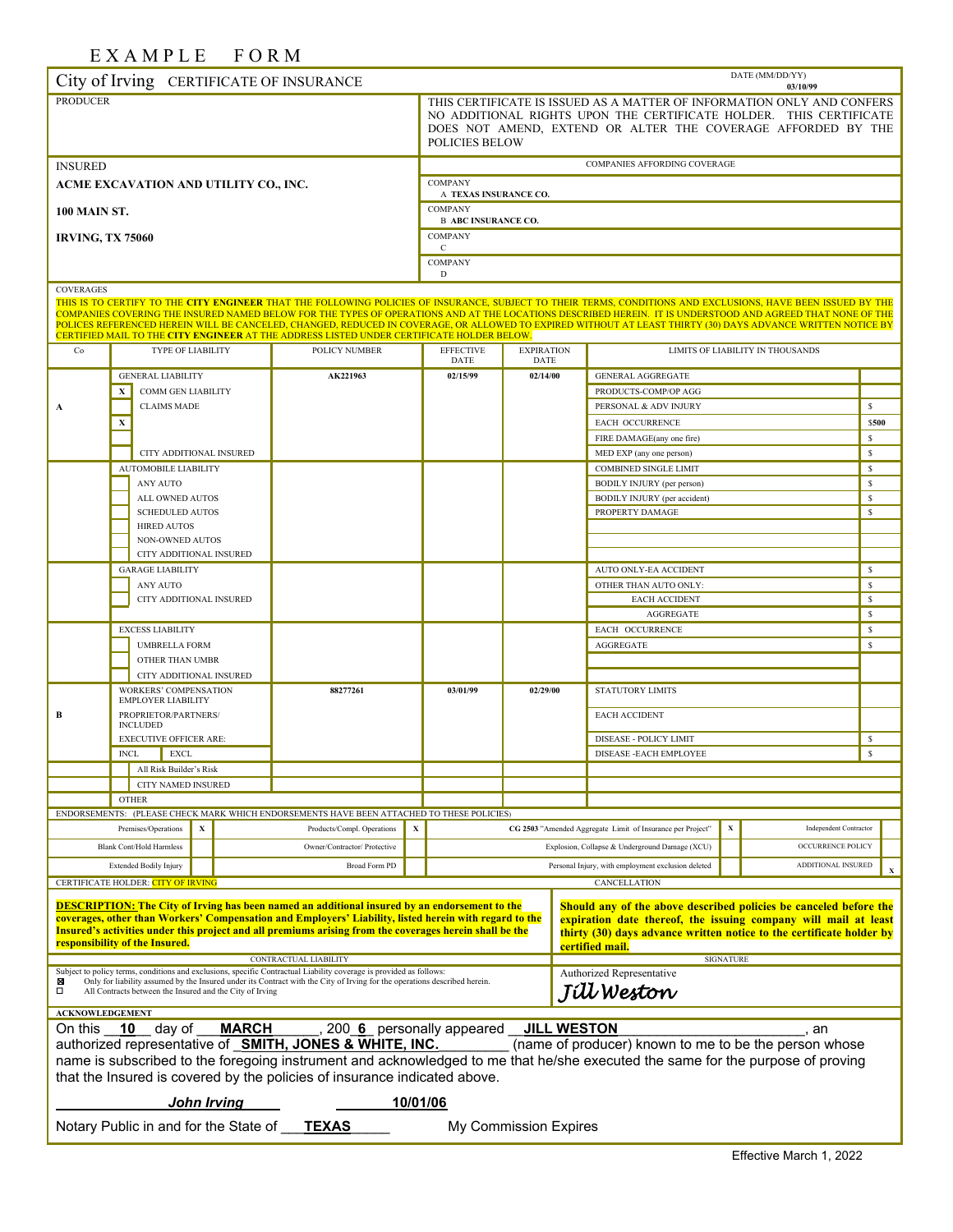# CONTRACTOR'S CERTIFICATION OF WORKERS' COMPENSATION

| I,           |                      |     | $\overline{\phantom{a}}$                                                                         |                                |     | an authorized representative of |
|--------------|----------------------|-----|--------------------------------------------------------------------------------------------------|--------------------------------|-----|---------------------------------|
|              |                      |     |                                                                                                  | (Name of Insurance Company) do |     |                                 |
| certify      | that                 | the | workers' compensation policy, of                                                                 |                                | the | insured                         |
|              |                      |     | (Name of Contractor) on the "City of                                                             |                                |     |                                 |
|              |                      |     | Irving Certificate of Insurance" meets all current Texas state laws and requirements.            |                                |     |                                 |
|              |                      |     |                                                                                                  |                                |     |                                 |
| Signature    |                      |     |                                                                                                  | Name of Insurance Company      |     |                                 |
|              |                      |     |                                                                                                  |                                |     |                                 |
|              |                      |     |                                                                                                  |                                |     |                                 |
|              | Printed Name / Title |     | Address                                                                                          |                                |     |                                 |
|              |                      |     |                                                                                                  |                                |     |                                 |
| Phone Number |                      |     | City/State/Zip                                                                                   |                                |     |                                 |
|              |                      |     |                                                                                                  |                                |     |                                 |
|              |                      |     |                                                                                                  |                                |     |                                 |
|              |                      |     | <b>ACKNOWLEDGEMENT</b>                                                                           |                                |     |                                 |
|              |                      |     | On this ___________ day of _____________, 20_____, before me personally appeared                 |                                |     |                                 |
|              |                      |     | an authorized representative of                                                                  |                                |     |                                 |
|              |                      |     | (Name of Insurance Company) known                                                                |                                |     |                                 |
|              |                      |     | to me to be the person whose name is subscribed to the foregoing instrument and who acknowledged |                                |     |                                 |
|              |                      |     | to me that he/she executed the same for the purpose of certifying that the Insured is covered by |                                |     |                                 |
|              |                      |     | workers' compensation in accordance with current Texas state laws.                               |                                |     |                                 |
|              |                      |     |                                                                                                  |                                |     |                                 |

Notary Public In and For the State of Texas

My commission expires: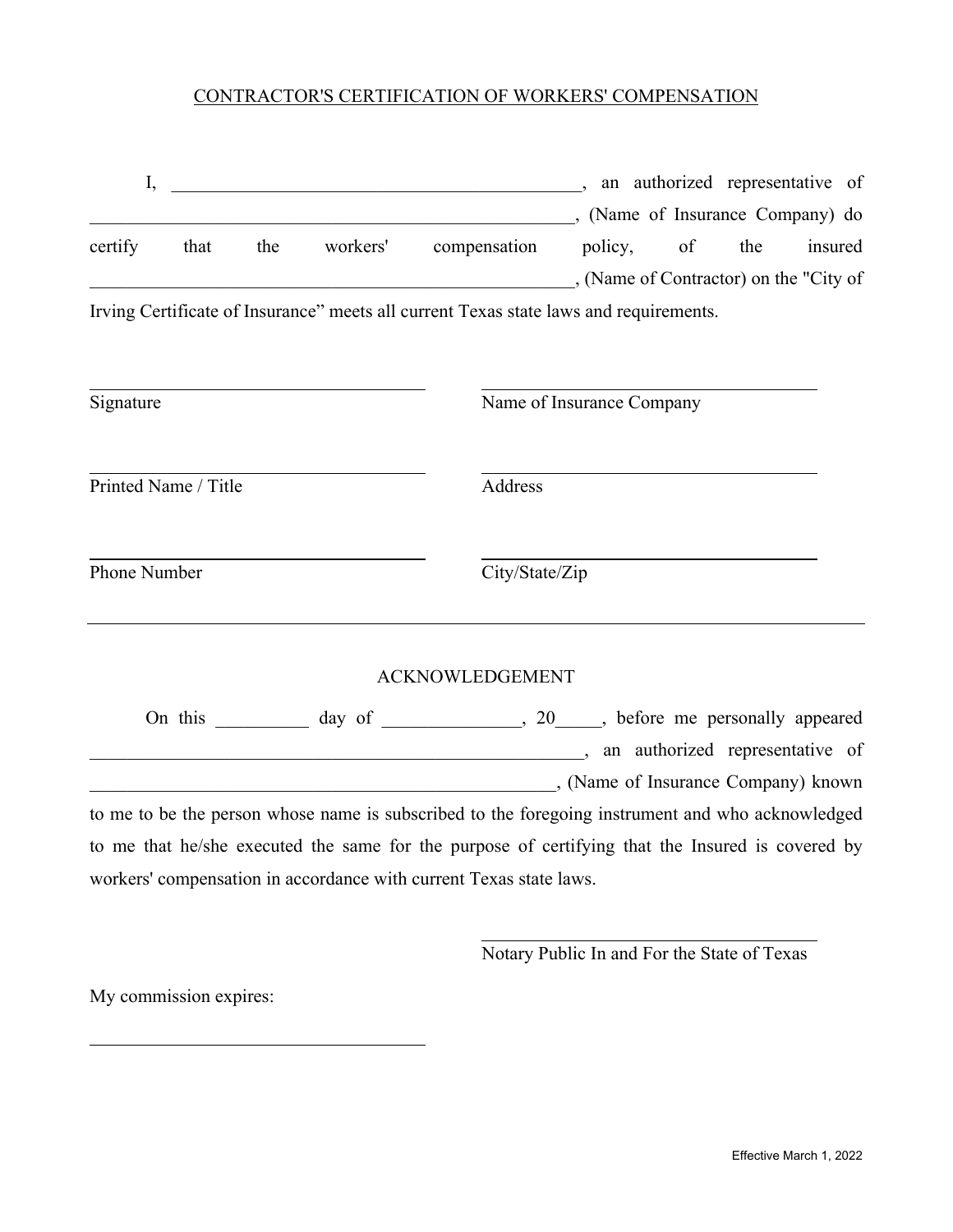Capital Improvement Program Department Attn: City of Irving Admin Office 825 West Irving Boulevard Irving, Texas 75060

FAX: 972-721-2592

Date

Re: Authorization for Overtime Expenses

Attn: City of Irving Admin Office

Please allow this letter to serve as our request for the City of Irving to provide services on an overtime basis for the following project, \_\_\_\_\_\_\_\_\_\_\_\_\_\_\_\_

We agree to reimburse the City for all costs to provide this service including a flat overtime rate of \$55.00 per hour. We further agree that payment will be made within one (1) week of receipt of the invoice from the City.

We understand that if payment is not made, the City will not release the final payment or letter of acceptance. All invoices for this work should be directed to the attention of \_\_\_\_\_\_\_\_\_\_\_\_\_\_ at the following address:

Company

Address

City/State/Zip

Phone/Fax Numbers

Authorized Signature **Printed Name and Title** 

Company Name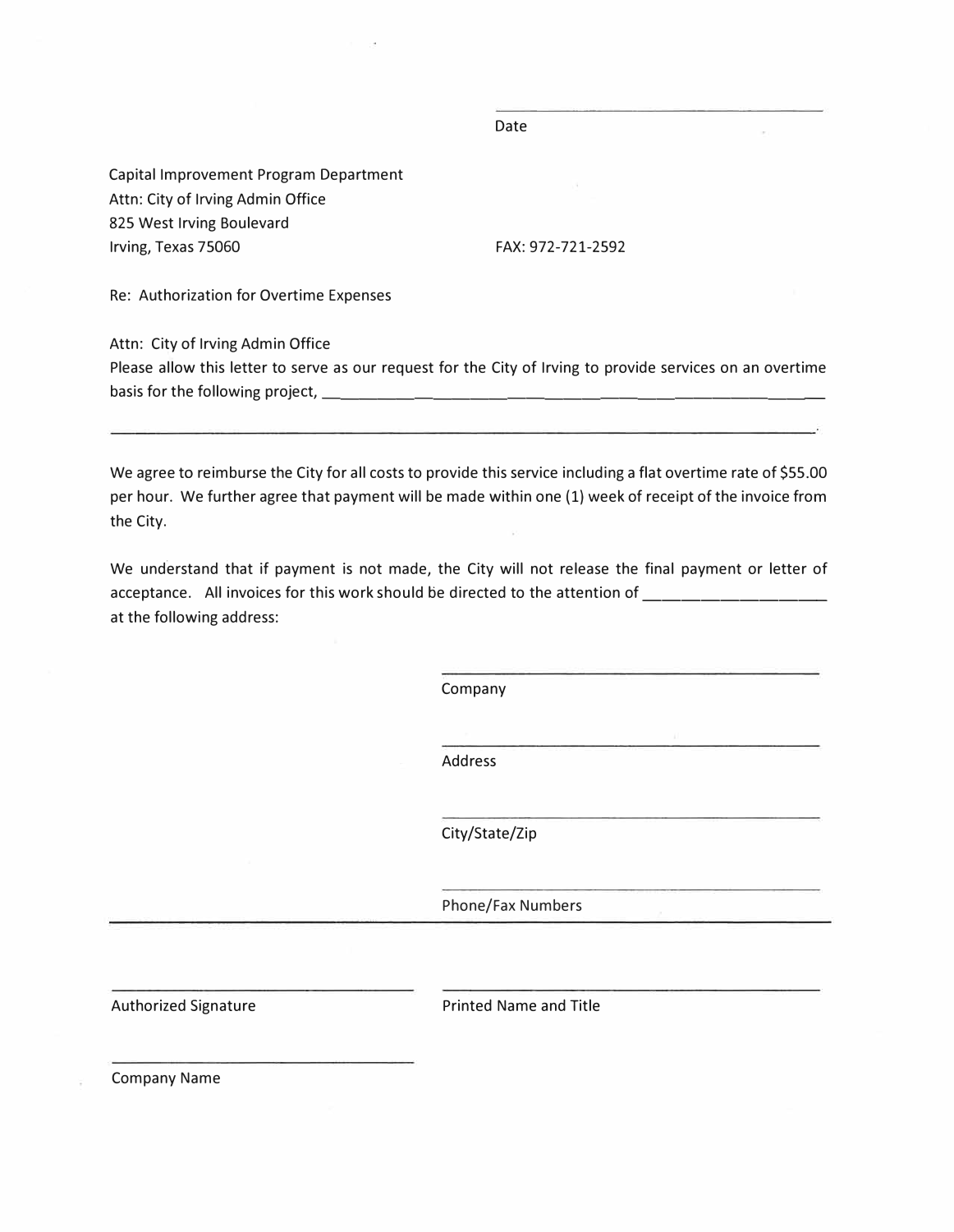# **City Of Irving Large Water Meter Application Request Form**

| New meter request information:          |
|-----------------------------------------|
|                                         |
|                                         |
| Zip Code: _________________             |
| Type of meter(s) (Check all that apply) |
|                                         |
| Is this:                                |
| Domestic                                |
| Is this:                                |
| <b>Badger</b>                           |
| <b>Meter Number:</b>                    |
|                                         |
| Meter size(s):                          |
| 12"                                     |
| Requestor contact information:          |
|                                         |
|                                         |
|                                         |
|                                         |
|                                         |
| <b>Comments:</b>                        |